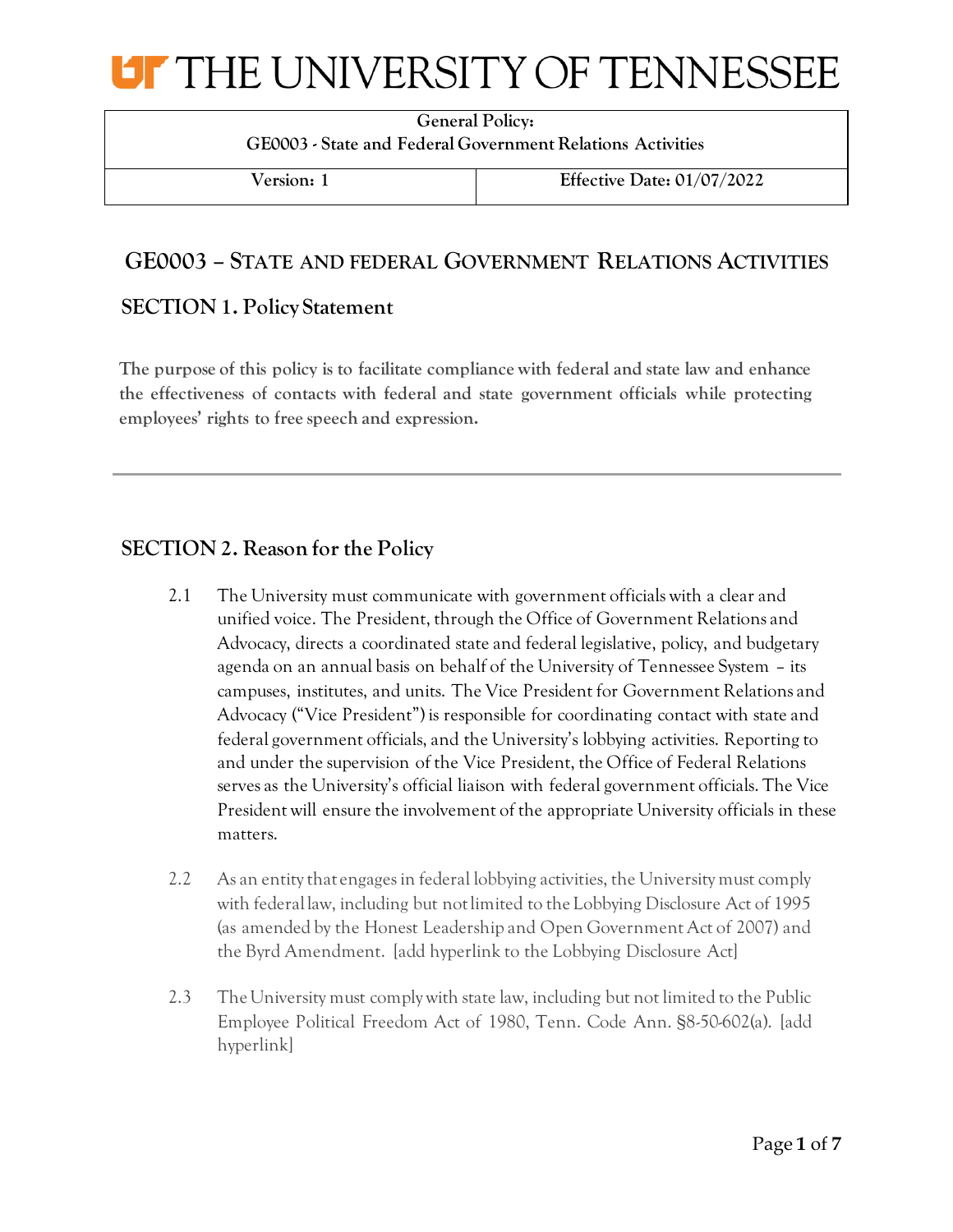# UT THE UNIVERSITY OF TENNESSEE

**General Policy: GE0003 - State and Federal Government Relations Activities**

**Version: 1 Effective Date: 01/07/2022**

2.4 The University Board of Trustees Policy on the Process for Submitting Legislative Proposals and Funding Requests to the General Assembly (BT0017) governs the process for submitting legislative proposals and funding requests to the Tennessee General Assembly as required by Tenn. Code Ann. §49-7-1002. [add hyperlink]

## **SECTION 3. Scope and Application**

This policy applies to all University employees. This policy addresses the official representation of the University and the use of University resources when contacting state and federal government officials. Nothing in this policy is intended to restrict protected personal expression by a University employee (including expression on behalf of a professional society or other organization) on personal time using personal resources; nor is this policy intended to restrict a University employee from identifying their profession or place of employment in the context of their personal communication with a government official. However, a University employee must make it clear that they are expressing their personal views and not an official position of the University.

## **SECTION 4. Procedures**

### **4.1 Political Campaigns and Activities**

4.1.1 University employees who run for political office must comply with the Little Hatch Act [Tenn. Code Ann. §§2-19 201-208].

4.1.2 If a University employee runs for elected office and wants to conduct any political campaign business during regular business hours, the employee must request and be approved for annual leave or leave without pay.

4.1.3 The University employee must take steps to ensure that their individual political activities are not attributed to the University, including expressly and clearly indicating that any use of a University title at a campaign event or in campaign-related publications is solely for identification purposes.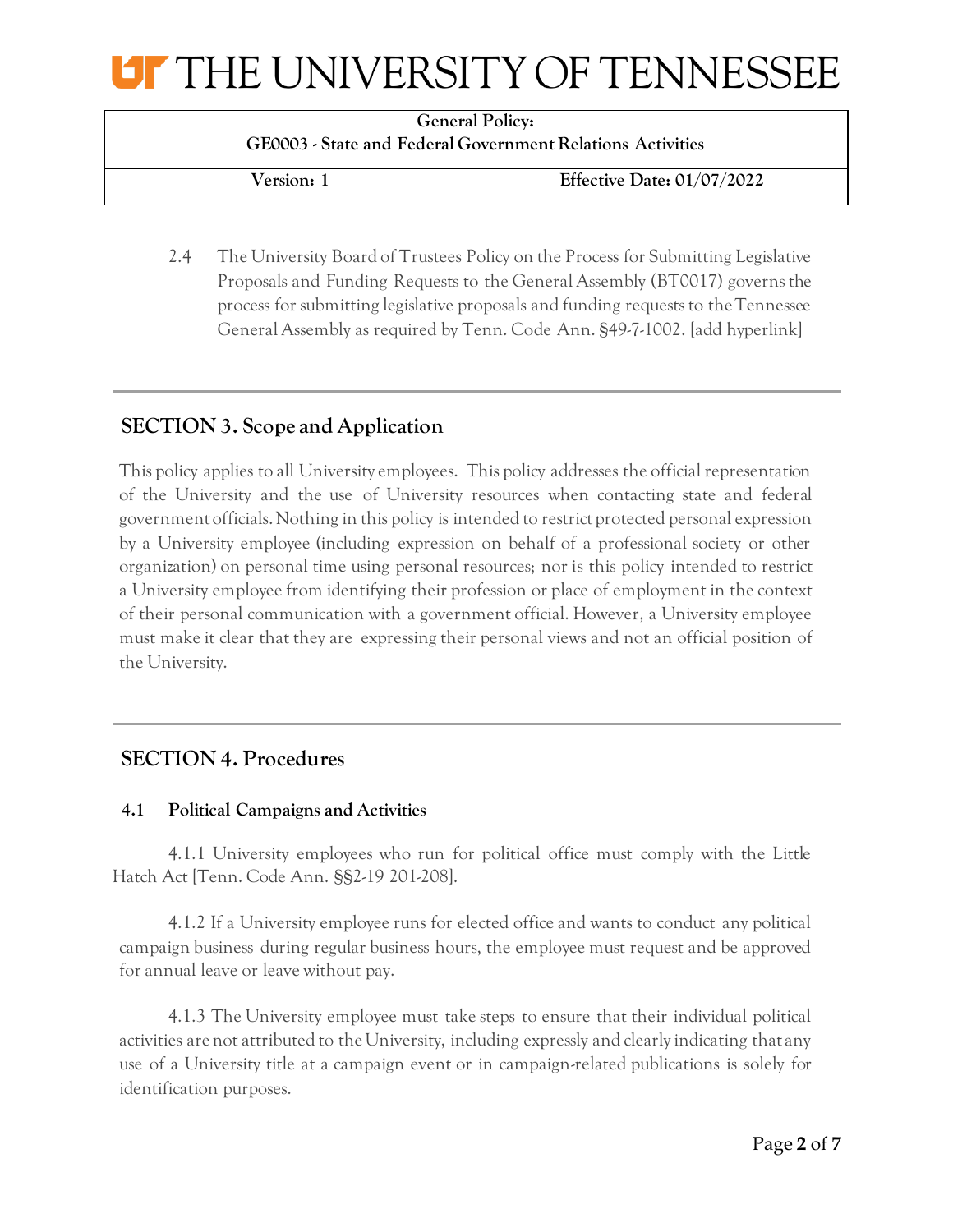

| <b>General Policy:</b><br>GE0003 - State and Federal Government Relations Activities |                              |  |
|--------------------------------------------------------------------------------------|------------------------------|--|
| Version: 1                                                                           | Effective Date: $01/07/2022$ |  |

4.1.4 University resources must not be used when engaging in personal political activity. These resources include but are not limited to letterhead, e-mail accounts, stationary supplies, and University-owned hardware.

#### **4.2 Coordination of Lobbying Activities**

- 4.2.1 University employees must not engage in lobbying activities on behalf of the University, or give the appearance of engaging in lobbying activities, without specific prior authorization by the Vice President for Government Relations and Advocacy. A "lobbying activity" is contacting Covered Officials to solicit support for a particular position or approach to an issue.
- 4.2.2 All personal contacts with Covered Officials should be done in the name of the individual or the professional society, client or other organization the individual represents.
	- 4.2.2.1 University employees must not use University resources to make personal contacts with Covered Officials. These resources include, but are not limited to: letterhead, e-mail accounts, stationary supplies, and universityowned hardware.
	- 4.2.2.2 Personal contact with Covered Officials must not occur during regular business hours unless the employee has requested and has been approved for annual leave or leave without pay.
	- 4.2.2.3 When making personal contact with a Covered Official, University employees must not make any use of the name of the University or any of its campuses or institutes for any purpose other than professional identification. If an employee makes use of the name of the University for identification purposes when making personal contact with a Covered Official, then the employee must specify that the communication is made in the employee's personal capacity and the individual is not speaking on behalf of the University.
	- 4.2.2.4 University employees should coordinate invitations to Covered Officials to attend University-sponsored events, in advance, with the Vice President for Government Relations and Advocacy.
- 4.2.3 Prior to contacting a Covered Official *on behalf of the University's interests*, an employee, department or unit must coordinate with the University's Office of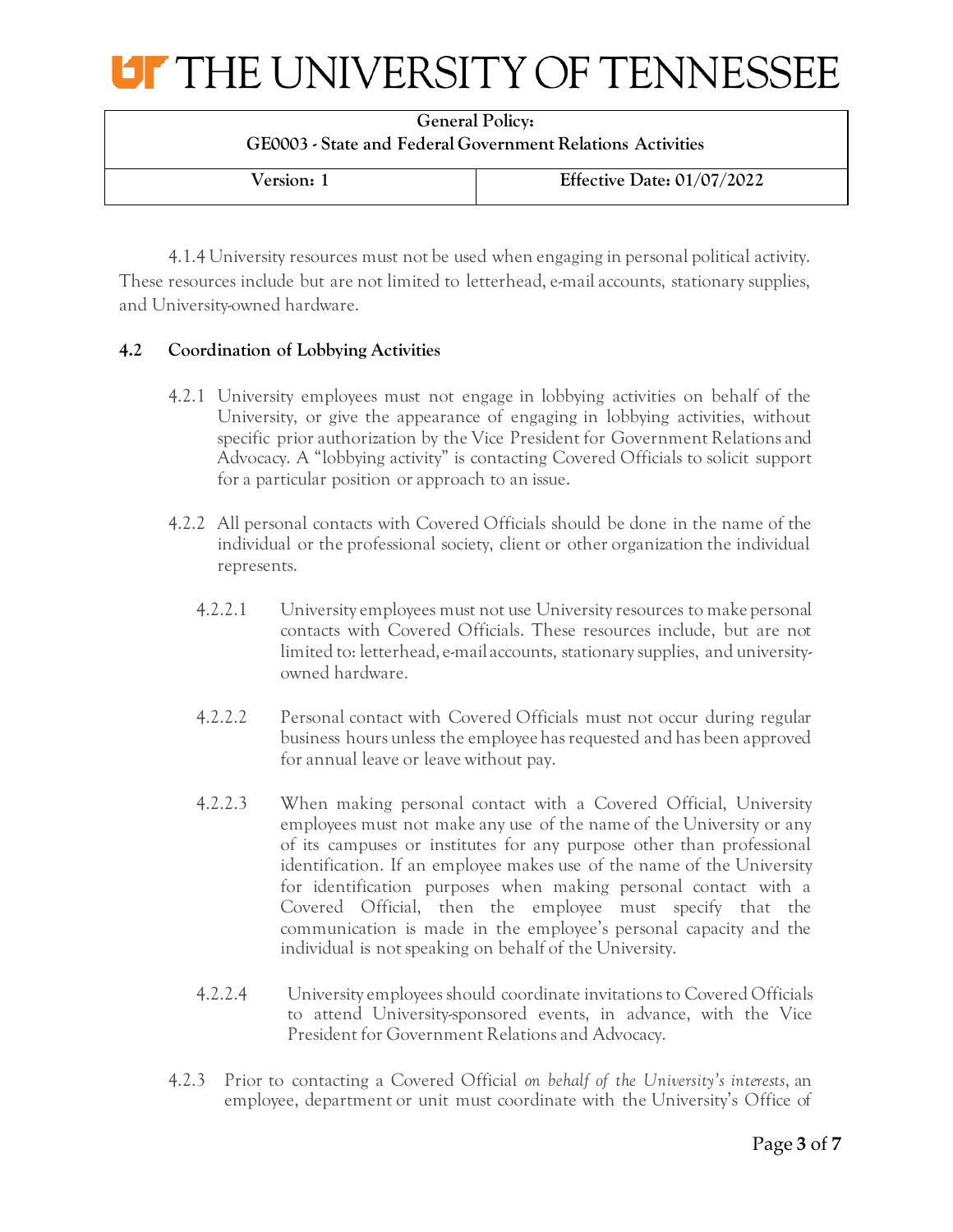# **UF THE UNIVERSITY OF TENNESSEE**

| <b>General Policy:</b>                                     |  |  |
|------------------------------------------------------------|--|--|
| GE0003 - State and Federal Government Relations Activities |  |  |

| Version: 1 | Effective Date: $01/07/2022$ |
|------------|------------------------------|

Government Relations and Advocacy. Contacts, *on behalf of the University*, requiring coordination with the Office of Government Relations and Advocacy may include, but are not limited to:

- a) Testimony before executive or legislative bodies
- b) Individual or group meetings
- c) Presentation of written materials or electronic transmissions
- d) Invitations to visit campuses in any capacity
- e) University sponsored events that include government officials, candidates for office, and state and federal political appointees
- f) Responses to requests for information
- g) Any appearances before federal and state government officials in which an individual is representing an official University position
- h) Any verbal, or written statements made on behalf of the University that concern federal or state policies, legislation, or regulations.
- 4.2.4 If a University employee is in doubt whether a contact with a Covered Official is a lobbying activity, the University employee should consult with the Vice President for Government Relations and Advocacy.
- 4.2.5 No University campus, institute, division, unit, or department may employ or retain a lobbyist without the prior approval of the Vice President for Government Relations and Advocacy.
- 4.2.6 The Office of Federal Relations is responsible for managing the University's compliance with the Lobbying Disclosure Act. University employees who engage in lobbying activities during a quarter must report those activities to the Office of Federal Relations within seven (7) days of the lobbying contact by using the online reporting form developed by the Office of Federal Relations. Knowing violations of the Lobbying Disclosure Act carry potential civil and criminal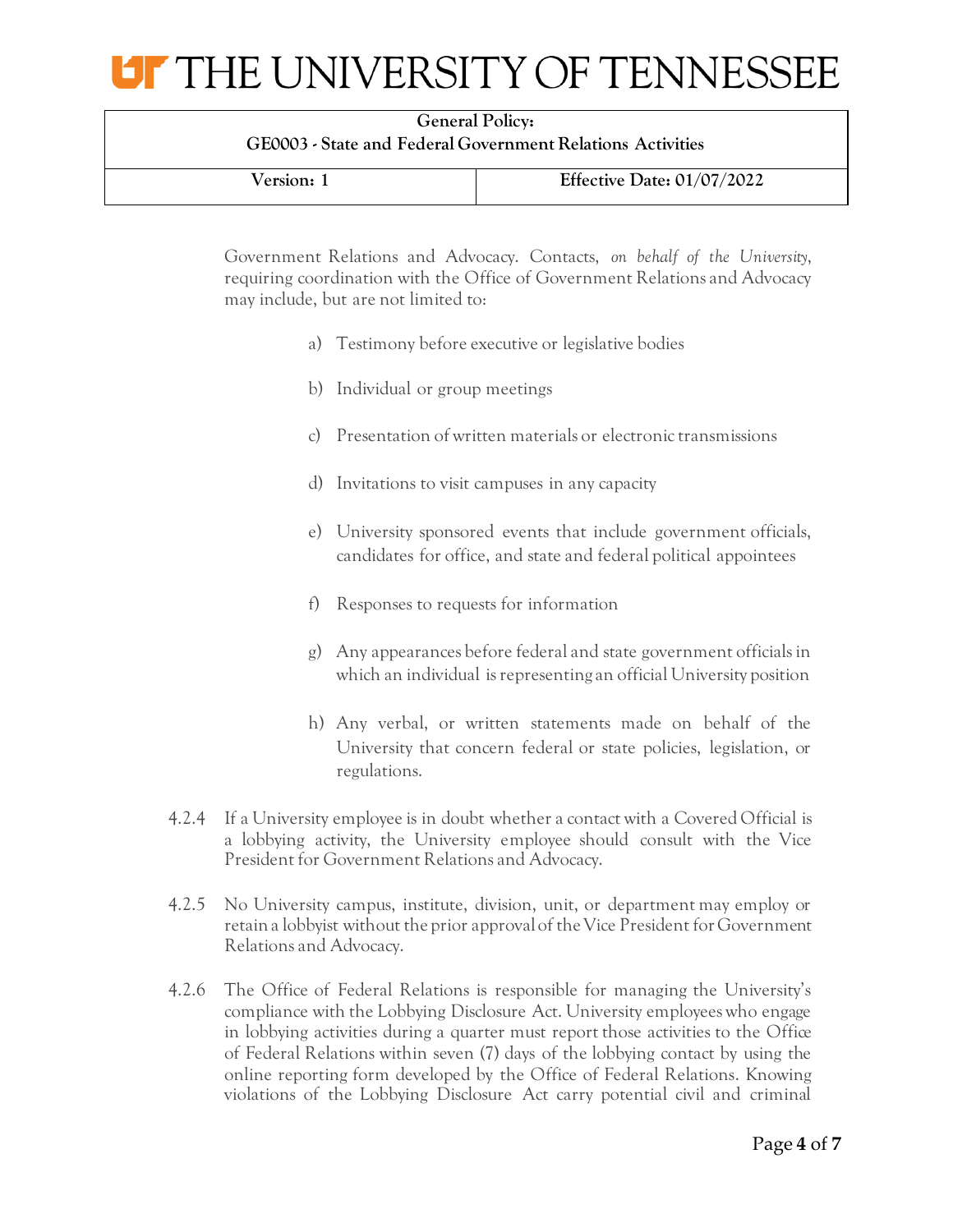# **UF THE UNIVERSITY OF TENNESSEE**

**General Policy: GE0003 - State and Federal Government Relations Activities**

**Version: 1 Effective Date: 01/07/2022**

penalties. The University may be required by the Lobbying Disclosure Act to report a University employee's communication with a covered executive or legislative branch official, even if the employee is not a registered federal lobbyist.

### **4.3 Semiannual Reporting of Honorary Contributions**

4.3.1 The Lobbying Disclosure Act also requires the University and its registered federal lobbyists to file semiannual reports (i.e., January 30 and July 30) with the United States Senate and the United States House of Representatives concerning certain political and honorary contributions. The Office of Federal Relations is responsible for filing the semiannual reports on behalf of the University. University employees must coordinate with the Office of Federal Relations prior to authorizing the payment of any University funds for an event that recognizes or honors a covered legislative or executive branch official.

#### **4.4 Semiannual Certification of Compliance with Congressional Gift and Travel Rules**

4.4.1 The semiannual report filed by the University also contains a certification by the University and its registered federal lobbyists of understanding and compliance with the [gift and travel rules of the United States Senate](http://www.rules.senate.gov/public/index.cfm?p=RuleXXXV) and the [gift and travel](http://ethics.house.gov/sites/ethics.house.gov/files/documents/2008_House_Ethics_Manual.pdf)  [rules of the United States House of Representatives](http://ethics.house.gov/sites/ethics.house.gov/files/documents/2008_House_Ethics_Manual.pdf). Some Covered Officials are subject to other gift and travel rules. Because of the complexity of those rules, employees must not provide gifts, meals, entertainment, or travel to Covered Officials or their staff without first consulting with the Vice President for Governmental Relations and Advocacy.

## **SECTION 5. Definitions**

- **5.1 "Covered Official"** means any and all of the following persons:
	- a) A member of the United States Congress or the Tennessee General Assembly;
	- b) An elected officer of either house of the United States Congress or Tennessee General Assembly;
	- c) Any employee of, or any individual functioning in the capacity of an employee of, a member of the United States Congress or Tennessee General Assembly or a committee, joint committee, leadership staff or working group or caucus thereof;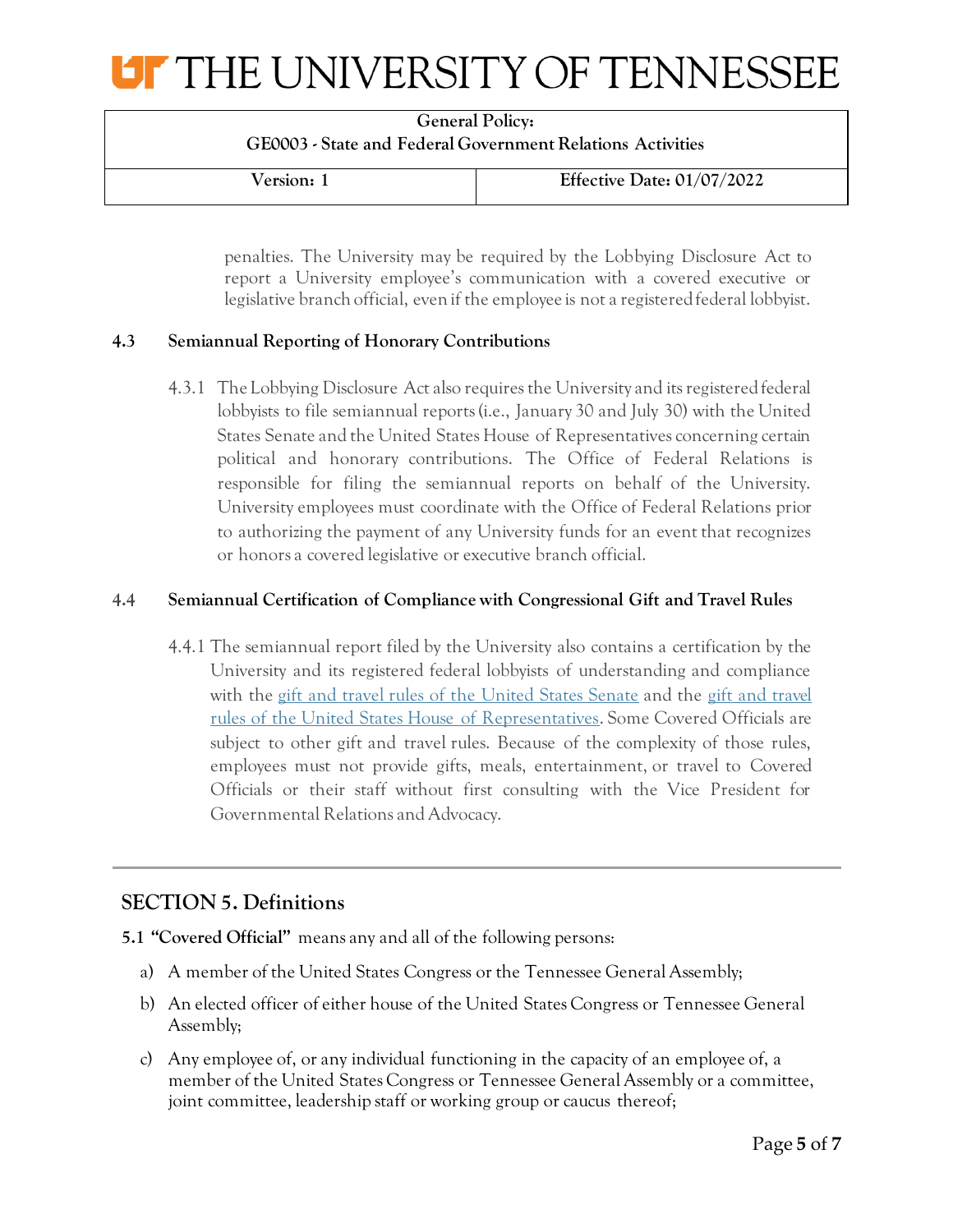

| <b>General Policy:</b>                                     |  |
|------------------------------------------------------------|--|
| GE0003 - State and Federal Government Relations Activities |  |

**Version: 1 Effective Date: 01/07/2022**

- d) The President and Vice President of the United States;
- e) Members of the President's Cabinet;
- f) The Governor of the State of Tennessee;
- g) Members of the Governor's Cabinet;
- h) Any officer or employee, or any other individual functioning in the capacity of such an officer or employee, in the Executive Office of the President of the United States or the President's Cabinet or Office of the Governor of the State of Tennessee or the Governor's Cabinet;
- i) Anyone serving in a position of a confidential, policy-determining, policy-making or policyadvocating character described in 5 U.S.S. § 7511(b)(2)(B) or described under section 109(13) of the Ethics in Government Act of 1978 (5 U.S.C. Appendix 4). [hyperlink cites]
- **5.2 "Lobbying" or "Lobbying Activity"** is a contact with a Covered Official for the purpose of influencing such person on a particular issue to obtain a vote, support for a position or an intended outcome. Contacts that are excluded from the definition of "lobbying contact" under 2 U.S.C. § 1602(8)(B) are not covered by this policy.

## **SECTION 6. Penalties/Disciplinary Action for Non-Compliance**

**6.1** University employees violating portions of this policy may be subject to civil or criminal penalties as set forth by federal law.

**6.2** Noncompliance with this policy may lead to disciplinary action, up to and including, termination as either unsatisfactory work performance or work-related behavior, or gross misconduct, under University policy.

## **SECTION 7. Responsible Official & Additional Contacts**

Questions about this policy, including questions about whether particular activities are subject to this policy, should be directed to the Vice President for Government Relations and Advocacy. The email address for contact is [governmentrelations@tennessee.edu](mailto:governmentrelations@tennessee.edu) or [lobbyingdisclosure@tennessee.edu.](mailto:lobbyingdisclosure@tennessee.edu) The phone number for contact is 615-619-2511.